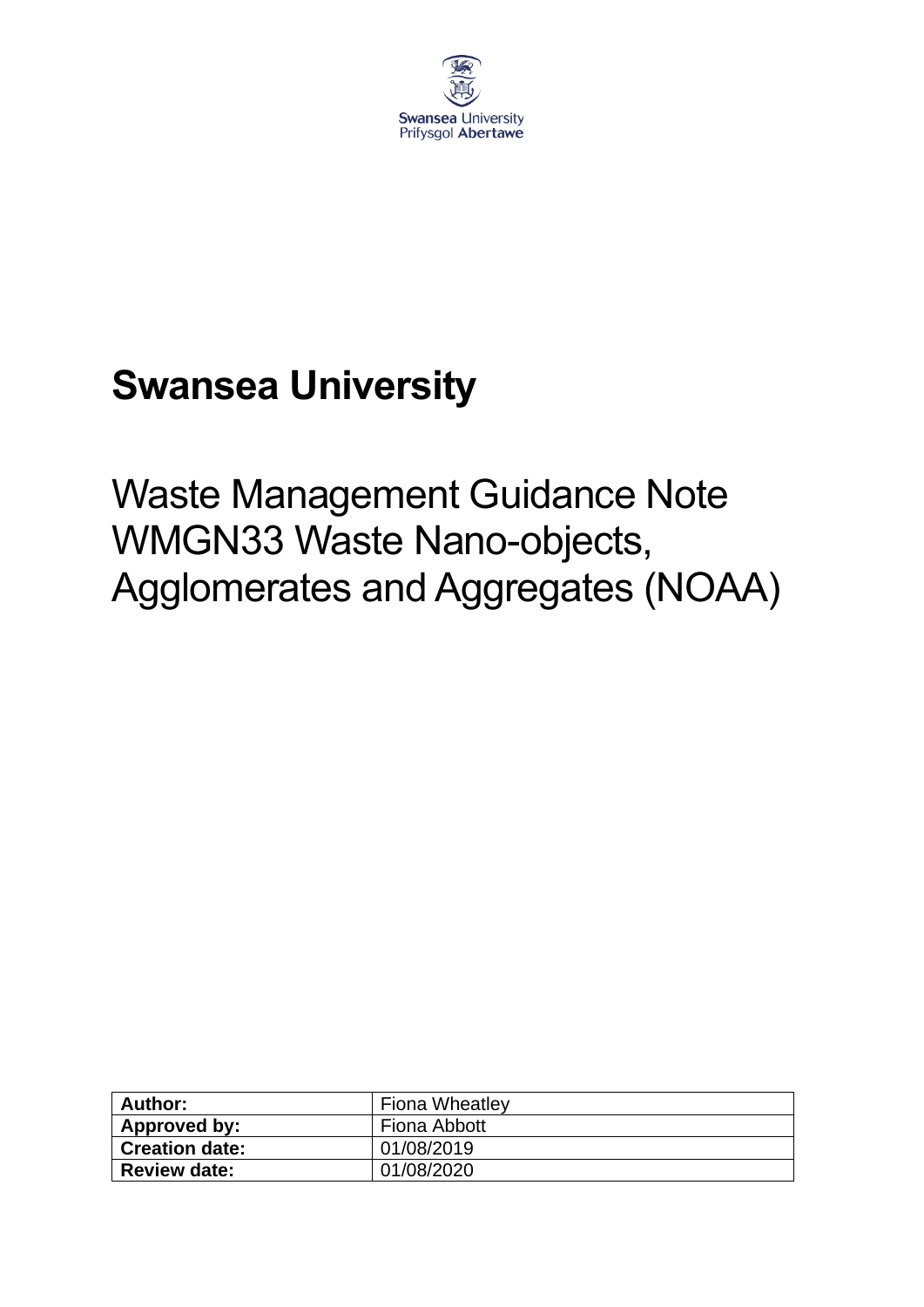| <b>Waste Management Guidance Note WMGN33</b><br>Waste Nano-objects, Agglomerates and Aggregates (NOAA) |                                        |  |  |
|--------------------------------------------------------------------------------------------------------|----------------------------------------|--|--|
| <b>Location Generated</b>                                                                              | <b>CAT 2 laboratory</b>                |  |  |
| <b>EWC</b>                                                                                             | Various                                |  |  |
| <b>Transport Class &amp; UN Number</b>                                                                 | Various                                |  |  |
| Type                                                                                                   | Hazardous                              |  |  |
| <b>Disposal Method</b>                                                                                 | Incineration                           |  |  |
| Bin/Bag Type                                                                                           | Red Bag / Yellow lidded clinical boxes |  |  |

This Waste Management Guidance Note has been developed in accordance with [BIS \(PD](http://www3.imperial.ac.uk/pls/portallive/docs/1/34683696.PDF)  [6699-2:2007\)](http://www3.imperial.ac.uk/pls/portallive/docs/1/34683696.PDF)<sup>1</sup>, PAS 138:2012<sup>2</sup>, [UKNSG 2016](http://www.safenano.org/media/108929/UKNSG%20Guidance%20-%20Working%20Safely%20with%20Nanomaterials%20-%202nd%20Edition.pdf)<sup>3</sup> and [Technical Guidance WM3](https://assets.publishing.service.gov.uk/government/uploads/system/uploads/attachment_data/file/719394/Waste-classification-technical-guidance-WM3.pdf)<sup>4</sup> guidance.

## **Duty of Care Requirements**

#### **EWC 06 Wastes from Inorganic Chemical Processes**

EWC 06 07 ; wastes from Manufacture, Formulation, Supply and Use (MFSU) of halogens and halogen chemical waste

#### **EWC 07 Wastes from Organic Chemical Process**

EWC 07 01 ; wastes from the manufacture, formulation, supply and use (MFSU) of basic organic chemicals

## **Description;**

Nano-objects, Agglomerates and Aggregates (NOAA) are less than 100nm and greater than 1nm (PAS 138:2012) and are applicable to engineered materials that consist of nano-objects such as nanoparticles, nanofibers, nanotubes and nanowires, as well as aggregates and agglomerates of these materials.

There is currently no regulatory framework in the UK specifically for nanomaterial. Currently the manufacture of nanomaterials falls under the Control of Substances Hazardous to Health (COSHH) Regulations (2002), and the disposal of laboratory waste nanomaterial under the Waste Regulations (2011). It is a legal requirement under the Hazardous Waste Regulations to segregate hazardous wastes from non-hazardous wastes. Incorrectly disposing of hazardous waste via a non-hazardous waste stream can lead to legal and financial penalties dependent upon the severity of the noncompliance.

 $1$  BIS Nanotechnologies – Part 2: Guide to safe handling and disposal of manufactured nanomaterials

<sup>2</sup> PAS 138:2012 Disposal of manufacturing process waste containing manufactured nano-objects. Guide

<sup>3</sup> UK Nano Safety Group - Working Safely with Nanomaterials in Research & Development Second Edition May 2016

<sup>4</sup> Guidance on the classification and assessment of waste (1st Edition v1.1 ) Technical Guidance WM3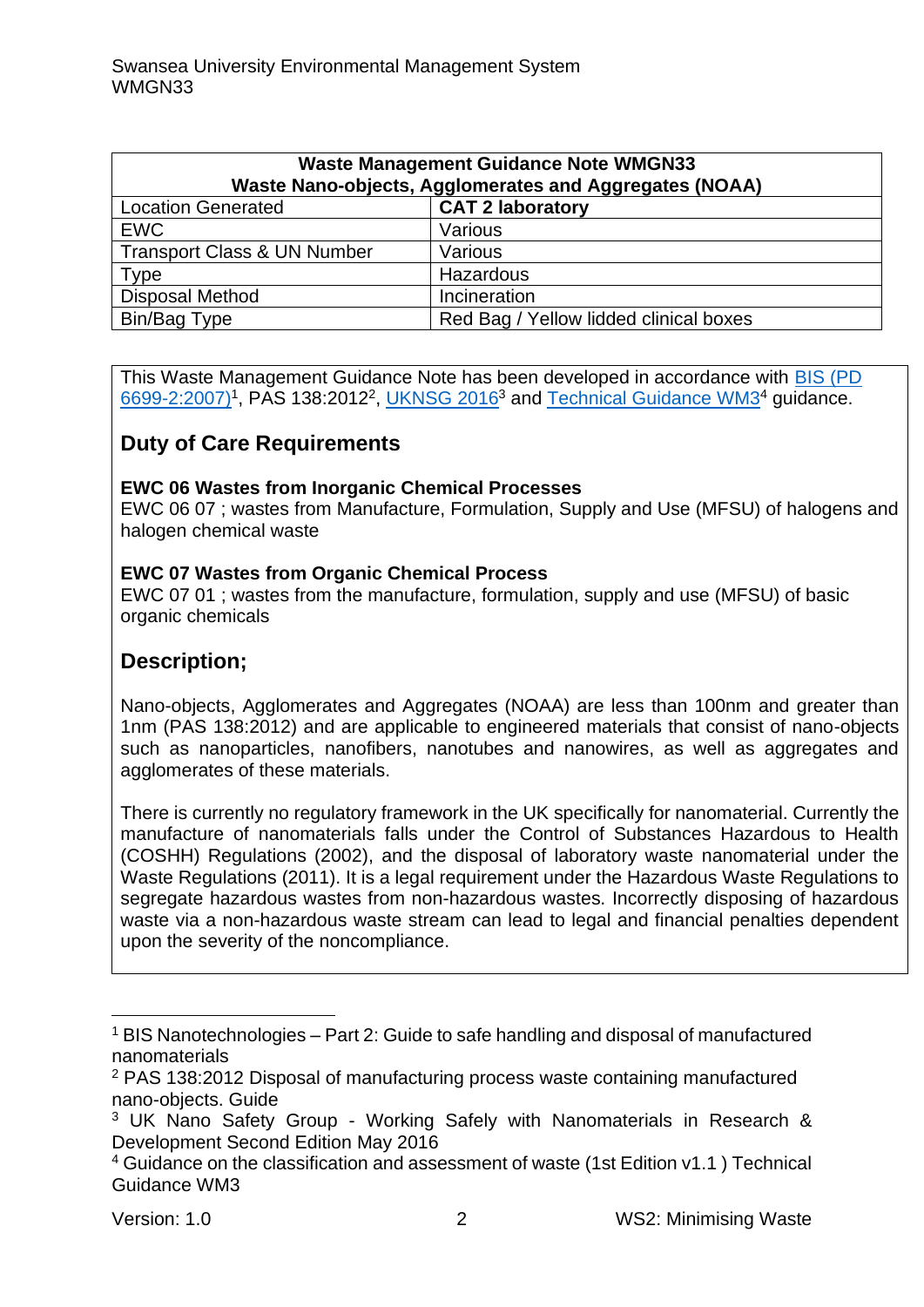**BIS (PD 6699-2:2007) outlines that it is a reasonable worst case assumption to consider all nanomaterial waste as potentially hazardous.** This also applies to any material that has come into contact with dispersible engineered NOAAs (that has not been decontaminated), which should be considered as belonging to a nanomaterial-bearing waste stream.

## **Waste items;**

- pure NOAAs (nano-objects, agglomerates and aggregates)
- items contaminated with NOAAs, such as containers, wipes and disposable PPE
- liquid suspensions containing NOAAs
- cleaning solutions used for decontaminating
- solid matrices with NOAAs that are friable or have a nanostructure loosely attached to the surface such that they can reasonably be expected to break free or leach out when in contact with air, water, or other media when subjected to reasonably foreseeable mechanical forces.
- solid matrices with NOAAs that are non-friable

Material from hazardous or potentially hazardous nanomaterial-bearing waste streams must be disposed of as hazardous waste, and should not be put into the any other University waste stream or disposed down the drain.

NOAA can be in different forms, as produced (e.g. as a powder), or as used (e.g. embedded in a solid matrix or attached to a substrate), suspended in a gas or in a liquid; or as waste. Each of these different stages will have its own exposure pattern. Thus, the NOAA's physical form (i.e. exposure availability) should be characterised throughout the product lifecycle.

Any material that has come into contact with dispersible engineered NOAAs (that has not been decontaminated) should be considered as belonging to a nanomaterial-bearing waste stream. This includes PPE, wipes, blue roll, blotters and other disposable laboratory materials used during research activities.

Equipment used to manufacture or handle hazardous or potentially hazardous nanomaterials should be decontaminated before it is disposed of correctly (see [WMGN17](https://www.swansea.ac.uk/media/wmgn17-weee.pdf) for guidance on electrical items) or reused.

Wastes resulting from decontamination (cleaning solutions, rinse waters etc.) should be treated as nanomaterial-bearing waste, and disposed of as hazardous liquid waste via the University's chemical waste stores.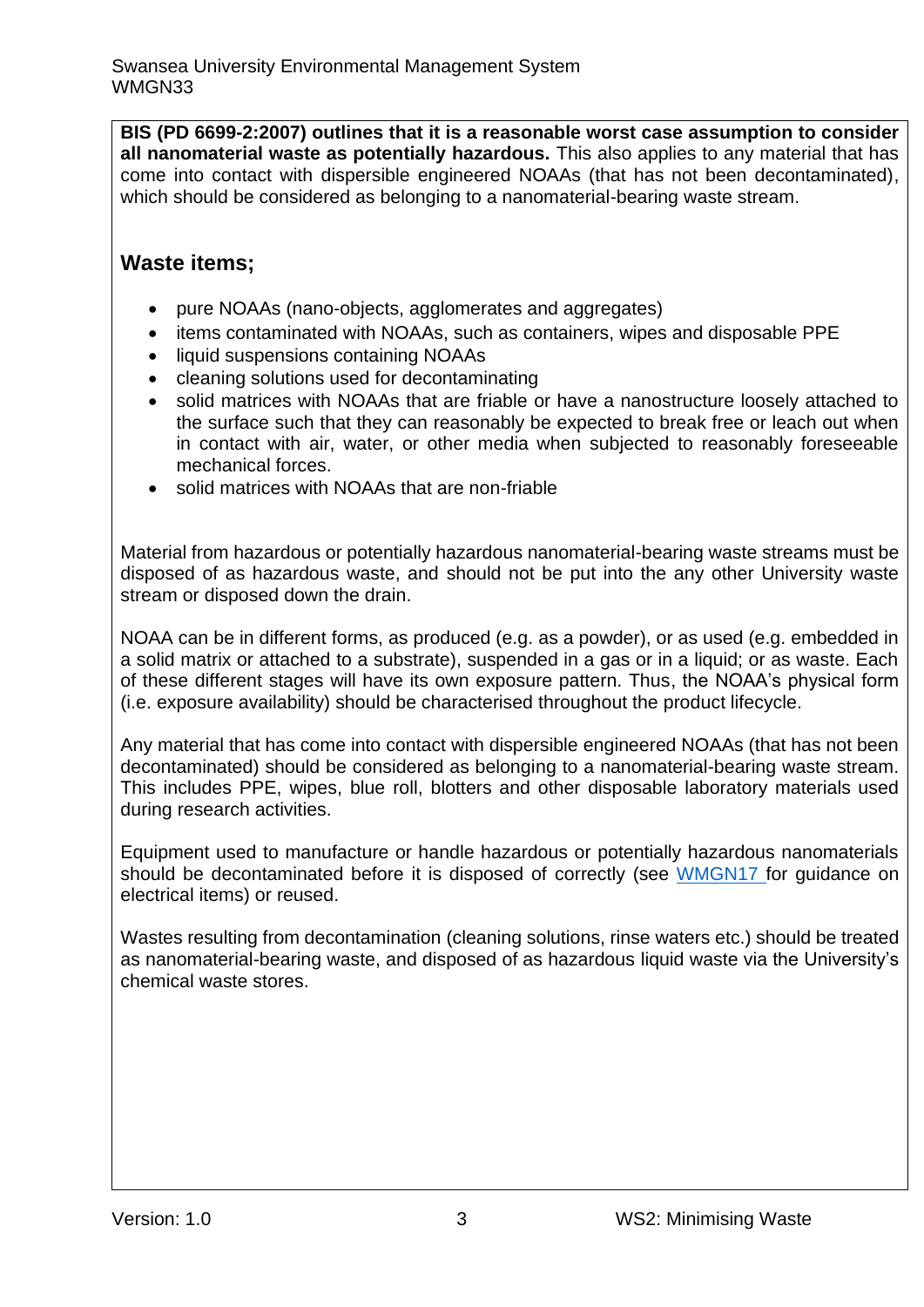| Table1: Summary of treatment and control conditions for laboratory waste nanomaterials   |                                                                                                          |                                                                                                                                                    |                                                                                                                                                                          |                                                                                                                                                         |                                                                                 |
|------------------------------------------------------------------------------------------|----------------------------------------------------------------------------------------------------------|----------------------------------------------------------------------------------------------------------------------------------------------------|--------------------------------------------------------------------------------------------------------------------------------------------------------------------------|---------------------------------------------------------------------------------------------------------------------------------------------------------|---------------------------------------------------------------------------------|
| <b>Waste</b><br><b>Nanomaterial</b>                                                      | Pre-<br>treatment<br><b>Prior to</b><br><b>Disposal</b>                                                  | <b>Containment</b>                                                                                                                                 | <b>Level of</b><br><b>Engineering</b><br><b>Controls</b>                                                                                                                 | <b>Method of</b><br><b>Disposal</b>                                                                                                                     | <b>Final</b><br><b>Waste</b><br><b>Treatment</b><br><b>Process</b><br>(Offsite) |
| <b>Unbound pure</b><br><b>NOAAs</b><br>(nano-objects,<br>agglomerates<br>and aggregates) | Decant in<br>Fume Hood<br>into<br>appropriate<br>sealed bottle                                           | Drip tray                                                                                                                                          | Inside a LEV<br>enclosure or<br>glove box or vented<br>fume cupboard with<br>the hood down                                                                               | Liquid waste<br>disposal - see<br><b>EMS 8.1.5</b>                                                                                                      | Incineration                                                                    |
| <b>Bound NOAAs</b><br>in Liquid<br>suspensions<br>(including inks)                       | Decant in<br>Fume Hood<br>into<br>appropriate<br>sealed bottle                                           | Drip tray                                                                                                                                          | Inside a LEV<br>enclosure or<br>glove box or vented<br>fume cupboard with<br>the hood down<br>Liquid placed into<br>appropriate sealed<br>Winchester/bottle/drum<br>etc. | Liquid waste<br>disposal - see<br><b>EMS 8.1.5</b><br><b>Soft Solids</b><br>Chemical only<br>- red bags.<br>See WMGN21                                  | Incineration                                                                    |
| <b>Bound NOAAs</b><br>Solid matrices<br>with NOAAs that<br>are friable                   | Wet/moisten.<br>Allow to dry<br>naturally in<br>vented fume<br>cupboard or<br>place into<br>plastic tube | Secondary<br>containment<br>before disposal<br>into in sealed<br>zip bag. Where<br>practical this<br>must be done in<br>a vented fume<br>cupboard. | Inside a LEV<br>enclosure or<br>glove box or vented<br>fume cupboard with<br>the hood down                                                                               | <b>Soft Solids</b><br>Chemical only<br>- red bags.<br>See WMGN21<br><b>Sharps</b><br>Infectious &<br>Chemical-<br>Yellow clinical<br>box.<br>See WMGN26 | Incineration                                                                    |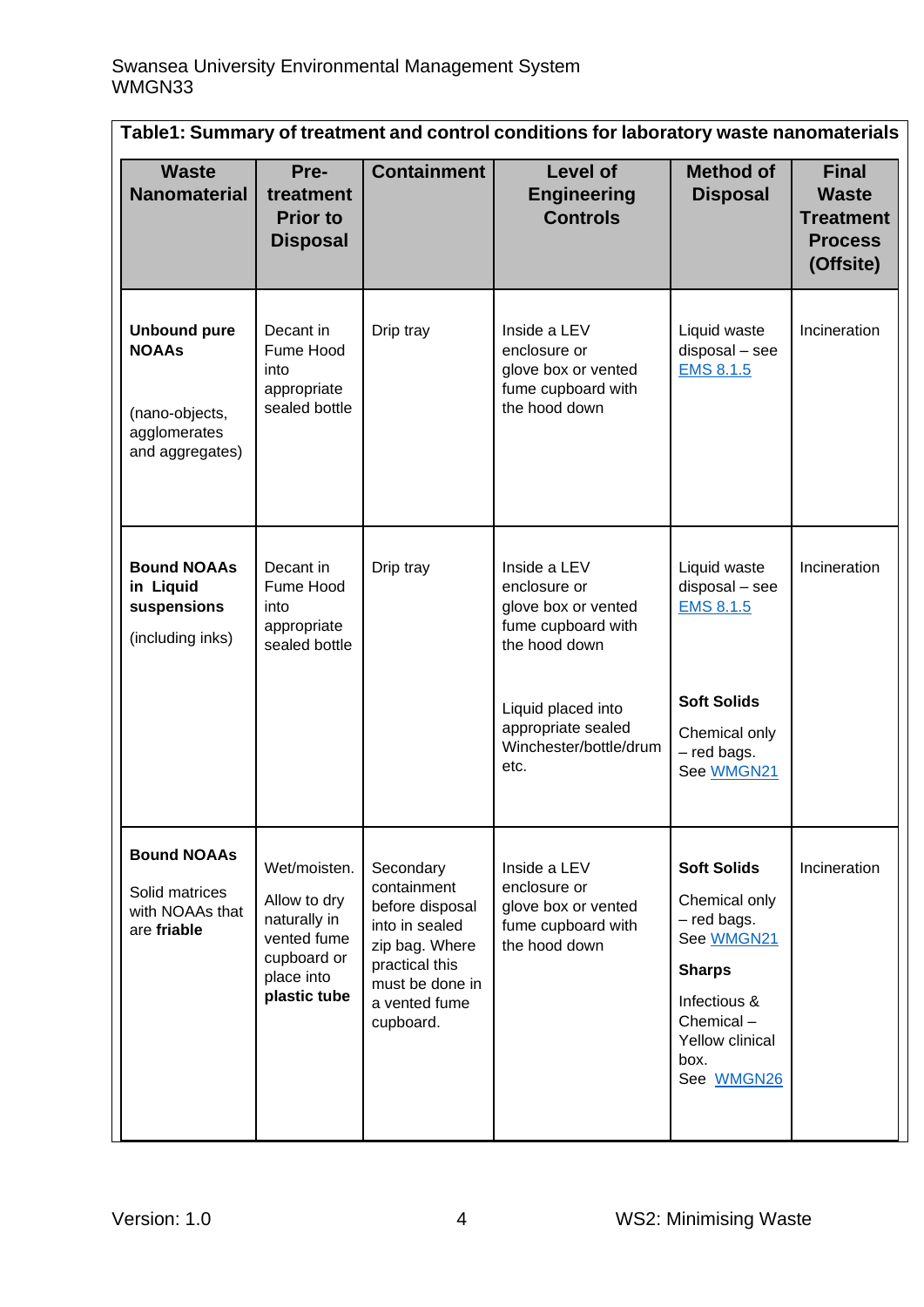#### Swansea University Environmental Management System WMGN33

| <b>Bound NOAAs</b><br>Solid matrices<br>with NOAAs that<br>are non-friable<br>e.g. silicon wafer<br>substrate / SPE /<br>polymer (non-<br>sharp)                                                    | Wet/moisten<br>Allow to dry<br>naturally in<br>fume<br>cupboard | Single<br>containment (if<br>non-sharp)<br>Secondary's<br>continent if<br>sharp before<br>disposal to red<br>$bag - examples$<br>provided only                                                                                  | General ventilation                                                                        | <b>Soft Solids</b><br>Chemical only<br>- red bags.<br>See WMGN21                                                                                        | Incineration |
|-----------------------------------------------------------------------------------------------------------------------------------------------------------------------------------------------------|-----------------------------------------------------------------|---------------------------------------------------------------------------------------------------------------------------------------------------------------------------------------------------------------------------------|--------------------------------------------------------------------------------------------|---------------------------------------------------------------------------------------------------------------------------------------------------------|--------------|
| <b>Unbound</b><br><b>NOAAs</b><br>Non-solid<br>matrices e.g.<br>blue towels after<br>cleaning<br>laboratory<br>consumables<br>e.g. silicon<br>substrate / SPE /<br>paper towels /<br>gloves / masks | <b>NA</b><br>Allow to dry<br>in a vented<br>fume<br>cupboard    | Secondary<br>containment<br>before disposal<br>into in sealed<br>zip bag where<br>practical. This<br>must be done in<br>a vented fume<br>cupboard or<br>with other<br>suitable form of<br>local exhaust<br>ventilation<br>(LEV) | Inside a LEV<br>enclosure or<br>glove box or vented<br>fume cupboard with<br>the hood down | <b>Soft Solids</b><br>Chemical only<br>- red bags.<br>See WMGN21<br><b>Sharps</b><br>Infectious &<br>Chemical-<br>Yellow clinical<br>box.<br>See WMGN26 | Incineration |

## **Disposal Instructions**

## **Red bag and liquid NOAA waste**



## **External Storage for disposal**

#### **Singleton Campus** Grove chemical waste store

## **Disposal Instructions**

**Yellow lidded clinical for chemical and infectious contaminated sharps and solids** 



### **External Storage for disposal**

**Singleton Campus** Grove chemical waste store